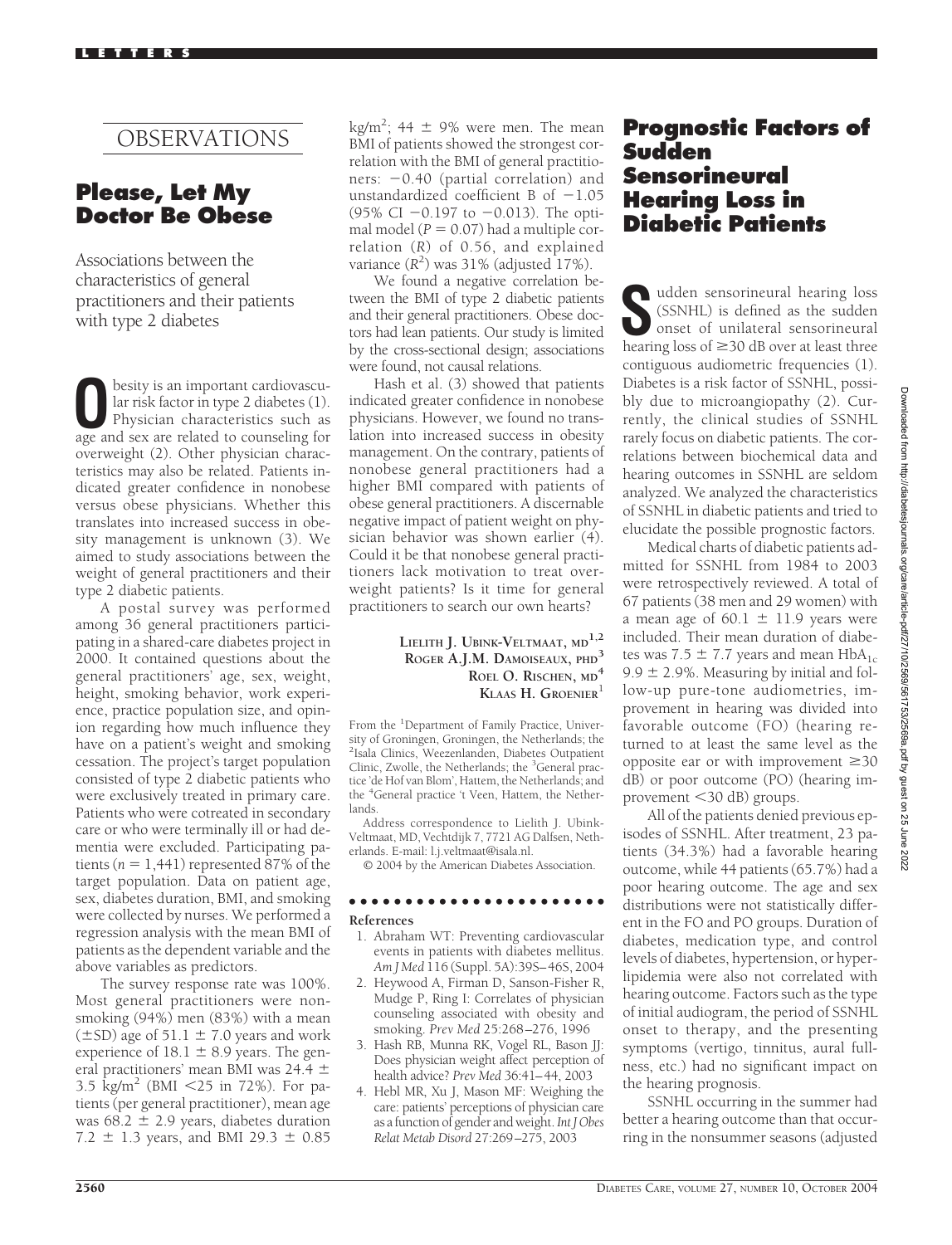for sex and age, odds ratio [OR] for the PO group 0.093 [95% CI 0.02–0.428], *P* 0.002). The glucocorticoid regimen had a dose-dependent effect on the outcome  $(\chi^2$  for trend test 5.4159,  $P = 0.020$ ). Using no steroid treatment as a reference group, the adjusted OR for the PO group was  $0.762$  (0.231–2.516,  $P = 0.656$ ) and 0.355 (0.157 $-0.802$ ,  $P = 0.013$ ) for the low- and high-steroid groups (prednisolone  $1 \text{ mg} \cdot \text{kg}^{-1} \cdot \text{day}^{-1}$  for at least 7 days), respectively. When we compared the hearing outcomes using binary covariates, such as using or not using steroids, the difference was not significant. Vitamin B treatment had a significantly adverse effect for hearing recovery (adjusted OR for the PO group was 3.676  $[1.081–12.5]$ ,  $P = 0.037$ ). The adjusted OR for the PO group for every gram per liter increment of serum albumin was  $0.659$  ( $0.471 - 0.922$ ,  $P = 0.015$ ). The increment in serum lactate dehydrogenase was borderline significantly correlated with poor hearing outcome  $(P = 0.050)$ , but the effect was not significant after adjustment for sex and age. In multivariate logistic regression, only the increment in albumin remained independently associated with the hearing outcome.

In conclusion, our data reveal that onset in summer and higher serum albumin concentrations are favorable prognostic factors of SSNHL in diabetic patients. A vitamin B regimen may lead to a poor hearing outcome. We suggest a high-dose glucocorticoid treatment for SSNHL in diabetic patients. Further prospective studies are needed to confirm the true effects of these prognostic factors.

### **SHUEN-FU WENG, MD<sup>1</sup> YUH-SHYANG CHEN, MD<sup>2</sup> TIEN-CHEN LIU, MD, PHD<sup>2</sup> CHUAN-JEN HSU, MD, PHD<sup>2</sup> FEN-YU TSENG, MD, MPH<sup>1</sup>**

From the <sup>1</sup>Department of Internal Medicine, National Taiwan University Hospital, National Taiwan University College of Medicine, Taipei, Taiwan; and the <sup>2</sup> Department of Otolaryngology, National Taiwan University Hospital, National Taiwan University College of Medicine, Taipei, Taiwan.

Address correspondence to Dr. Fen-Yu Tseng, MD, MPH, Department of Internal Medicine, National Taiwan University Hospital, No. 7, Chung-Shan South Road, Taipei, Taiwan. E-mail: fytseng@ha.mc.ntu.edu.tw.

© 2004 by the American Diabetes Association.

#### ●●●●●●●●●●●●●●●●●●●●●●●

#### **References**

- 1. Gate GA: Sudden sensorineural hearing loss. In *The Ear: Comprehensive Otology.* Canalis RF, Lambert PR, Eds. Philadelphia, Lippincott Williams & Wilkins, 2000, p. 523–536
- 2. Shikowitz MJ: Sudden sensorineural hearing loss. *Med Clin North Am* 75:1239– 1250, 1991

### **Gastric Bypass Surgery in Severely Obese Type 1 Diabetic Patients**

**O**besity is common in type 2 diabetes<br>type 1 diabetes (1). However, as<br>shown in the Diabetes Control and Combut is rarely seen in autoimmune shown in the Diabetes Control and Complications Trial cohort (2,3), a subset of type 1 diabetic patients are overweight, and it has been suggested that intensive insulin therapy may unmask the central obesity or metabolic syndrome in susceptible individuals.

Gastric bypass is considered a gold standard procedure in the surgical treatment of severe obesity, with  $>50\%$  of excess weight loss occurring within 2 years after the surgery. The weight reduction is maintained over the following years in a vast majority of patients (4). Numerous reports have been published on the beneficial effects of obesity surgery on glucose control and metabolic disorders in impaired glucose tolerant and type 2 diabetic subjects, with an impressive 70– 90% of diabetic patients remaining euglycemic without diabetes medications several years after the surgery (5,6). This significant impact of gastric bypass surgery on glucose control is thought to not only result from significant weight loss but also from the exclusion of hormonally active foregut (7,8). It is worth noting that in recent years, gastric bypass has become an increasingly safe procedure (9).

We performed gastric bypass operations in two young women with autoimmune type 1 diabetes associated with severe obesity. Both patients had been obese for many years and were unsuccessful in their previous multiple attempts at losing weight. Having been informed about the benefits and risks of the surgery, they gave their consent to have bariatric surgery performed.

The first patient was a 23-year-old woman with type 1 diabetes since age 15 years, which was poorly controlled  $(HbA<sub>1c</sub>, 9.5%)$  and treated with a basal bolus insulin regimen (daily insulin dose 68 IU). Her body weight was 113.5 kg, height 171 cm, and BMI 38.8 kg/m<sup>2</sup>. She was mildly hypertensive and had hypercholesterolemia treated with a lowcholesterol diet. The patient underwent Roux-en-Y gastric bypass surgery, as described before (9), in August 2000. The surgery and postoperative period were uneventful. Six months after the surgery, her body weight was 84.3 kg (BMI 28.8 kg/m2 ; 25.7% reduction). After 1 year, it was 77.7 kg (BMI 26.6 kg/m<sup>2</sup>; 31.5% reduction). However, 2 years after the surgery, her weight increased to 85.0 kg (BMI  $29.1 \text{ kg/m}^2$ ) and has remained stable ever since. Eventually, the patient lost 28.5 kg, i.e., 25% of her initial body weight. Her glucose control improved markedly  $(HbA_{1c})$ 5.7%), with daily insulin dose reduced to 45 IU, and her blood pressure and plasma lipids returned to normal.

The second patient was a 28-year-old woman who was diagnosed with type 1 diabetes when she was 5 years old. She had been obese since childhood, and her body weight, as in the first patient, had been steadily increasing since the diagnosis of diabetes. Upon presentation, her weight was 126 kg, height 165 cm, and BMI 46.3 kg/m<sup>2</sup>. She had also been diagnosed with hypertension, hypertriglyceridemia, and, more recently, Sjögren's Syndrome. She was also treated with intensive insulin therapy (120 IU/day); however, her blood glucose control had been extremely poor for  $>10$  years  $(HbA<sub>1c</sub>$  during this period was between 10.4 and 11.8%). Her other medications included enalapril, bisoprolol, and fenofibrate. She had Roux-en-Y gastric bypass successfully performed in November 2002. Her surgery was complicated by bilateral pneumonia. Ten months after the operation, her weight was 84 kg (BMI 30.1 kg/m<sup>2</sup>; 33% reduction) and, similar to the previous patient, increased slightly 18 months after the surgery to 89.5 kg (BMI 32.9 kg/m<sup>2</sup>; 29% reduction). Her metabolic control has improved substantially (Hb $A_{1c}$  7.3%), and her daily insulin dose is now 70 IU. In addition, she no longer requires any treatment for hypertension or lipid disorders and her blood pressure and plasma triglycerides values are now normal.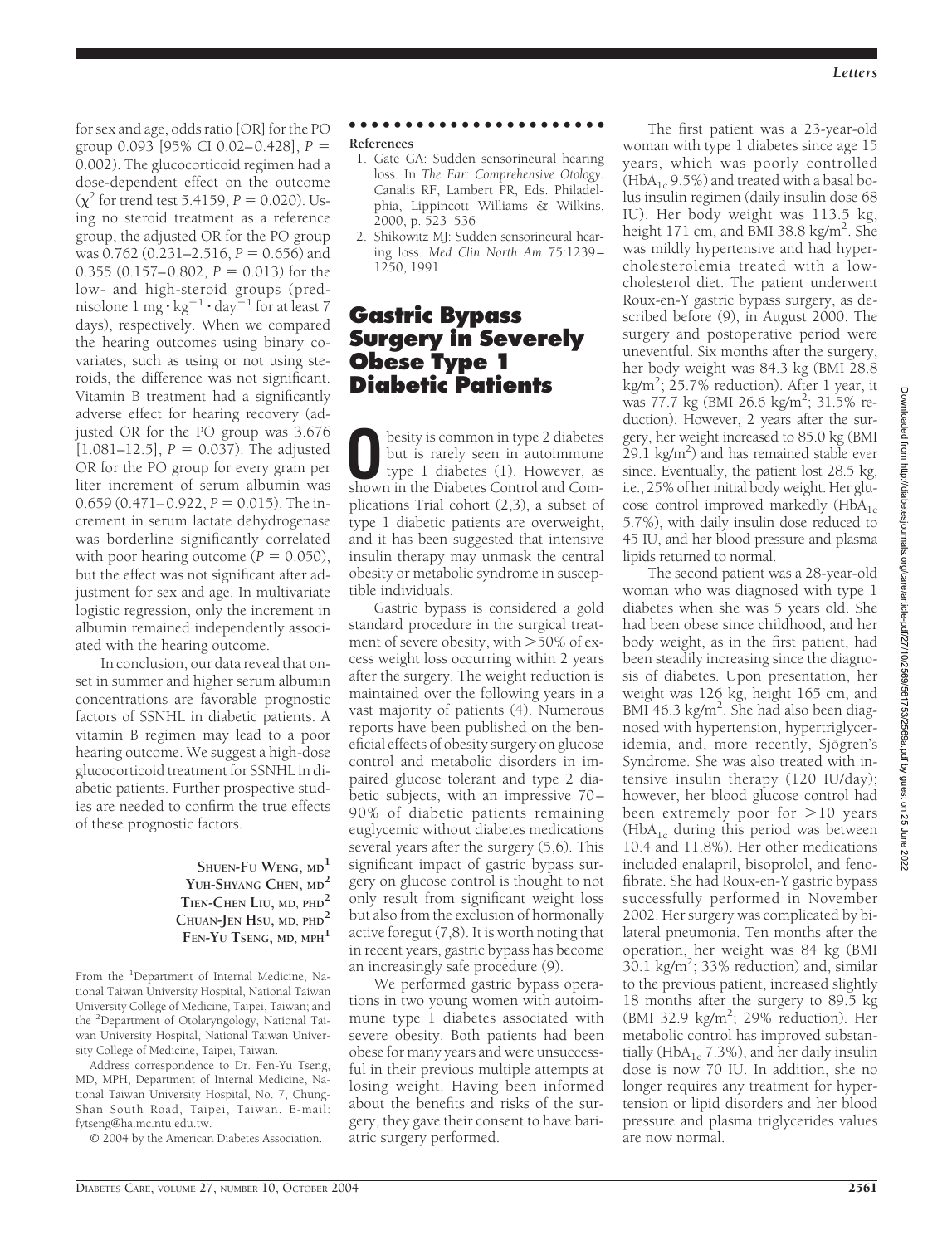Our report is, to the best of our knowledge, the first one describing the effects of obesity surgery in type 1 diabetes. In our opinion, gastric bypass surgery, which is being performed increasingly often  $(\sim$  100,000 operations in the U.S. annually [10]) in obese individuals, also with type 2 diabetes  $(4-8)$ , is a feasible, safe, and effective method of weight reduction in young type 1 diabetic patients with severe obesity and comorbidities leading to metabolic syndrome (e.g., hypertension, hyperlipidemia) (11). In our patients, surgery-induced weight loss was also associated with a decrease in insulin requirement per kilogram of body weight (0.60 to 0.53 IU/kg in the first patient and from 0.95 to 0.83 IU/kg in the second patient). This observation may suggest the presence of clinically significant insulin resistance in severely obese type 1 diabetic subjects (12), which was subsequently reduced once weight loss occurred. Importantly, neither of the patients had any significant hypoglycemic episodes after the surgery, despite considerable reduction in  $HbA_{1c}$  level and apparent increase in insulin sensitivity.

In conclusion, gastric bypass surgery not only leads to a significant and maintained weight loss in type 1 diabetic patients, but also results in remarkable improvement in metabolic control (absolute reduction in  $HbA_{1c}$  of 3–4%) and concomitant disorders. Interestingly, the need for constant intensive insulin therapy in these patients had no detrimental influence on weight loss as an effect of obesity surgery. Both patients lost 50–60% of their excessive body weight during the follow-up period, which is also the rate reported in nondiabetic subjects (4,5,7).

> **LESZEK CZUPRYNIAK, MD, PHD<sup>1</sup> JANUSZ STRZELCZYK, MD, PHD<sup>2</sup> KATARZYNA CYPRYK, MD, PHD<sup>3</sup> MACIEJ PAWLOWSKI, MD<sup>1</sup> DARIUSZ SZYMANSKI, MD, PHD<sup>2</sup> ANDRZEJ LEWINSKI, MD, PHD<sup>3</sup> JERZY LOBA, MD, PHD<sup>1</sup>**

From the <sup>1</sup>Department of Diabetology and Metabolic Diseases, Medical University of Lodz, Lodz, Poland; the <sup>2</sup> Department of General and Transplant Surgery, Medical University of Lodz, Lodz, Poland; and the <sup>3</sup>Department of Endocrinology and Isotope Therapy, Polish Mother's Memorial Hospital Research Institute, Medical University of Lodz, Lodz, Poland.

Address correspondence to Leszek Czupryniak, MD, PHD, Department of Diabetology and Metabolic Diseases, Barlicki University Hospital, No. 1, Ul, Kopcinskiego 22, 90-153 Lodz, Poland. E-mail: bigosik@poczta.onet.pl.

© 2004 by the American Diabetes Association.

#### ●●●●●●●●●●●●●●●●●●●●●●● **References**

- 1. Greenfield JR, Samaras K, Campbell LV, Chisholm DJ: Type 1 diabetes is not associated with increased central abdominal obesity (Letter). *Diabetes Care* 26:2703, 2003
- 2. Sibley SD, Palmer JP, Hirsch IB, Brunzell JD: Visceral obesity, hepatic lipase activity, and dyslipidemia in type 1 diabetes. *J Clin Endocrinol Metab* 88:3379–3384, 2003
- 3. Kabadi UM, Vora A, Kabadi M: Hyperinsulinemia and central adiposity: influence of chronic insulin therapy in type 1 diabetes (Letter). *Diabetes Care* 23:1024– 1025, 2000
- 4. Fobi MA, Lee H, Holness R, Cabinda D: Gastric bypass operation for obesity. *World J Surg* 22:925–935, 1998
- 5. Pories WJ, Swanson MS, MacDonald KG Jr, Long SB, Morris P, Brown BM, Bakarat HA, deRamon RA, Israel G, Dolezal JM, Dohm GL: Who would have thought it? An operation proves to be the most effective therapy for adult-onset diabetes mellitus. *Ann Surg* 222:339–350, 1995
- 6. Smith SC, Edwards CB, Goodman GN: Changes in diabetic management after Roux-en-Y gastric bypass. *Obes Surg* 6: 345–348, 1996
- 7. Eisenberg D, Bell RL: The impact of bariatric surgery on severely obese patients with diabetes. *Diabetes Spectrum* 16:240– 245, 2003
- 8. Clements RH, Gonzalez QH, Long CI, Wittert G, Laws HL: Hormonal changes after Roux-en-Y gastric bypass for morbid obesity and the control of type-II diabetes mellitus. *Am Surg* 70:1–5, 2004
- 9. Strzelczyk J, Czupryniak L, Loba J, Wasiak J: The use of polypropylene mesh in midline incision closure following gastric by-pass surgery reduces the risk of postoperative hernia. *Langenbecks Arch Surg* 387:294–297, 2002
- 10. Brody JE: Surgical alternatives for the truly overwieght. *New York Times*, 31 December 2002: Sect. F, p. 7
- 11. Expert Panel on Detection, Evaluation, and Treatment of High Blood Cholesterol in Adults: Executive summary of the Third Report of the National Cholesterol Education Programme (NCAP) Expert Panel on Detection, Evaluation, and Treatment of High Blood Cholesterol in Adults (Adult Treatment Panel III). *JAMA* 285:2486 –2497, 2001
- 12. Greenfield JR, Samaras K, Chisholm DJ: Insulin resistance, intra-abdominal fat, cardiovascular risk factors, and androgens in healthy young women with type 1 diabetes mellitus. *J Clin Endocrinol Metab* 87:1036–1040, 2002

# **Dysadipocytokinemia in Werner Syndrome and Its Recovery by Treatment With Pioglitazone**

erner syndrome (WS) (Mendelian Inheritance in Man no. 277700) is an autosomal recessive disorder known for progeroid phenotypes including graying and loss of hair, juvenile cataracts, insulin-resistant diabetes, skin atrophy, premature atherosclerosis, and cancer (1). Mutations in *WRN*, a RECQ family DNA/RNA helicase gene, have been identified to cause this disease. The mechanism for insulin resistance in WS remains to be elucidated.

Adipocytes secrete a number of hormones (or adipocytokines), such as tumor necrosis factor- $\alpha$  (TNF- $\alpha$ ), leptin, adiponectin, and resistin, thereby regulating insulin sensitivity (2). WS patients typically show the lipoatrophic skinny extremities with an obese trunk (1). The accumulated intra-abdominal visceral fat (3) suggests an altered production of adipocytokines.

To investigate the role of adipocytokines in the pathophysiology of WS, we examined the serum levels of TNF- $\alpha$  and adiponectin in WS. Sera sampled from 24 WS patients (14 men and 10 women; 16 with and 8 without diabetes) proven to be homozygous for *WRN* mutations, and 40 age- and sex-matched normoglycemic healthy volunteers were assayed after informed consent was obtained. Age (43  $\pm$ 8.1 vs. 41.6  $\pm$  7.5 years) and BMI (19.4  $\pm$ 1.9 vs.  $18.8 \pm 2.0$  kg/m<sup>2</sup>) were similar for diabetic and nondiabetic WS patients.

The serum level of TNF- $\alpha$ , a mediator of insulin resistance, was significantly elevated in WS regardless of having diabetes  $(21.8 \pm 8.7 \text{ pg/ml}, P < 0.0001 \text{ by})$ Mann-Whitney test) or not having diabetes  $(14.0 \pm 3.2 \text{ pg/ml}, P = 0.002) \text{ com}$ pared with the healthy control group  $(6.05 \pm 3.0 \text{ pg/ml})$ . Adiponectin levels in diabetic WS patients  $(3.1 \pm 2.9 \text{ }\mu\text{g/ml})$ was significantly lower than in nondiabetic WS patients  $(11.6 \pm 9.2 \,\mu\text{g/ml}, P =$ 0.006) or control subjects  $(14.4 \pm 8.8)$  $\mu$ g/ml,  $P < 0.0001$ ). The growing evidence indicates insulin sensitizing as well as antiatherogenic actions of adiponectin and the association of decreased serum adiponectin with insulin resistance, obe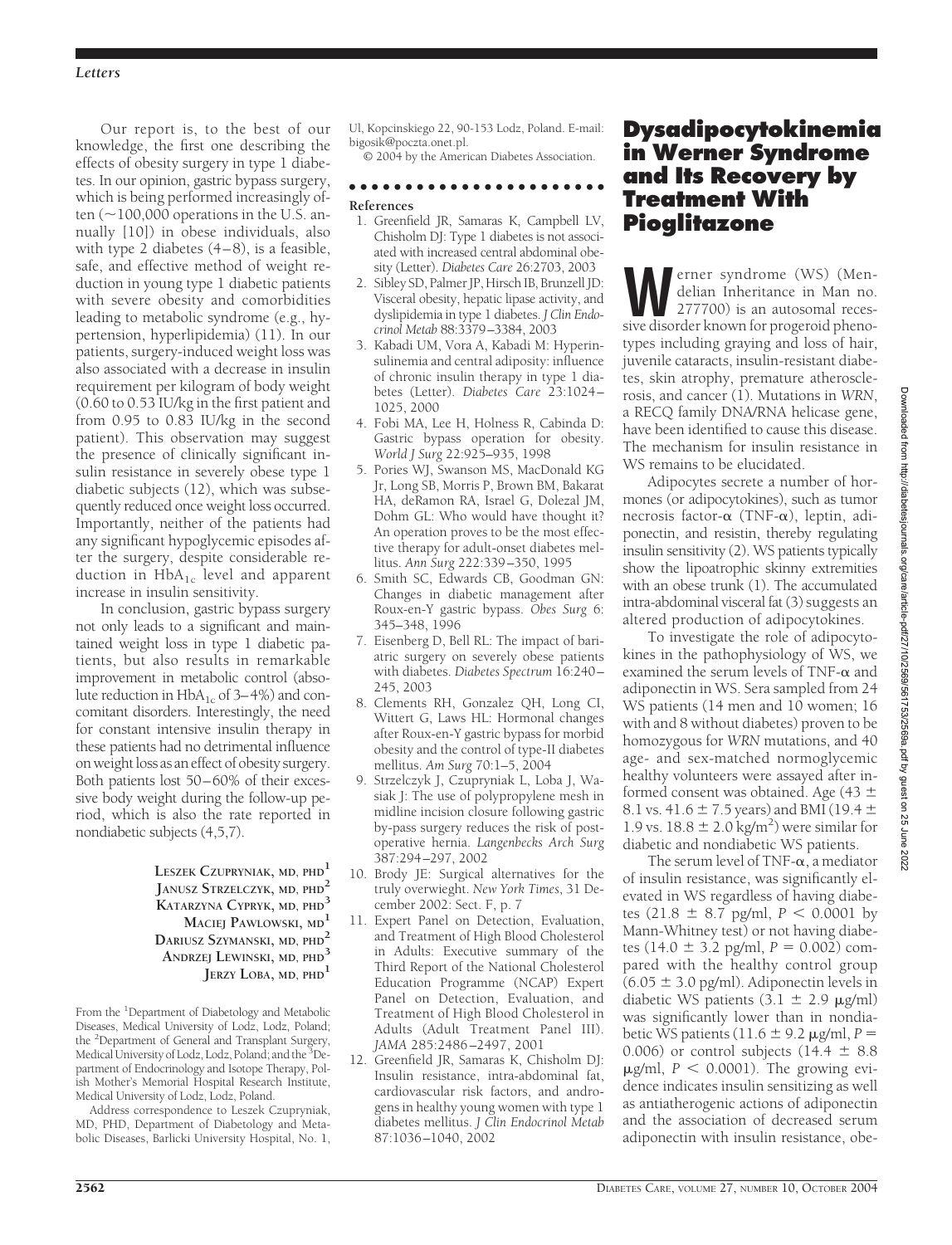sity, and type 2 diabetes (2,4). Although WS patients are usually not obese by the definition of BMI, the visceral fat specifically accumulated by an unknown mechanism (3) might cause high TNF- $\alpha$  and low adiponectin levels, characteristics similar to morbid obesity.

We recently reported the successful improvement of glycemic control and insulin sensitivity by pioglitazone in diabetic WS patients (5). Therefore, we next assessed adipocytokines before and after 16 weeks on pioglitazone (15 mg/day) in three diabetic WS patients. The treatment significantly elevated adiponectin levels from 2.57  $\pm$  1.36 to 7.07  $\pm$  2.48  $\mu$ g/ml  $(P = 0.03$  by paired *t* test). TNF- $\alpha$  and  $HbA_{1c}$  levels showed a tendency to decline from  $16.1 \pm 4.75$  to  $3.53 \pm 0.58$ pg/ml ( $P = 0.052$ ) and from  $7.7 \pm 0.6$  to  $6.4 \pm 0.5\%$  ( $P = 0.17$ ), respectively.

To our knowledge, this is the first study to examine serum adipocytokine levels in WS patients. Reduced insulin sensitivity with increased visceral adiposity is the hallmark of both WS and normal aging. Because pioglitazone achieved improvement of glycemic control as well as correction of adiponectin and TNF- $\alpha$  levels, these cytokines are likely to be at least in part responsible for insulin resistance in WS. Adipocyte function may be a key element linking *WRN* mutation and the metabolic abnormalities observed in WS. It is also of our interest to know whether pioglitazone and other thiazolidinediones can prevent or delay the onset of diabetes in WS by modulating adipocytokines. Our present findings raise a possibility that pioglitazone could extend the lifespan of WS patients by improving metabolism and preventing early cardiovascular death.

> **KOUTARO YOKOTE, MD1,2 KAZUO HARA, MD<sup>3</sup> SEIJIRO MORI, MD1,2 TAKASHI KADOWAKI, MD<sup>3</sup> YASUSHI SAITO, MD1,2 MAKOTO GOTO, MD4,5**

From the <sup>1</sup>Division of Endocrinology and Metabolism, Department of Internal Medicine, Chiba University Hospital, Chiba City, Japan; the <sup>2</sup>Department of Clinical Cell Biology, Chiba University Graduate School of Medicine, Chiba City, Japan; the <sup>3</sup>Department of Metabolic Diseases, Graduate School of Medicine, University of Tokyo, Tokyo, Japan; the <sup>4</sup>Department of Rheumatology, Tokyo Metropolitan Otsuka Hospital, Tokyo, Japan; and the <sup>5</sup>Institute of Bioengineering, Toin Yokohama University, Yokohama, Japan.

Address correspondence to Koutaro Yokote, MD, Division of Endocrinology and Metabolism, Depart-

ment of Internal Medicine, Chiba University Hospital, 1-8-1 Inohana, Chuo-ku, Chiba 260-8670, Japan. E-mail: kyokote-cib@umin.ac.jp.

© 2004 by the American Diabetes Association.

**Acknowledgments**— We thank Dr. R.W. Miller (National Cancer Institute) for helpful comments. This work was supported in part by the grants from the Japanese Ministry of Education, Science and Sports and the Ministry of Health, Labor and Welfare.

#### ●●●●●●●●●●●●●●●●●●●●●●●

#### **References**

- 1. Goto M: Clinical characteristics of Werner syndrome and other premature aging syndromes: pattern of aging in progeroid syndromes. In *From Premature Gray Hair to Helicase-Werner Syndrome: Implication for Aging and Cancer*. Goto M, Miller RW, Eds. Basel, Karger, 2001, p. 27–39
- 2. Yamauchi T, Kamon J, Waki H, Terauchi Y, Kubota N, Hara K, Mori Y, Ide T, Murakami K, Tsuboyama-Kasaoka N, Ezaki O, Akanuma Y, Gavrilova O, Vinson C, Reitman ML, Kagechika H, Shudo K, Yoda M, Nakano Y, Tobe K, Nagai R, Kimura S, Tomita M, Froguel P, Kadowaki T: The fat-derived hormone adiponectin reverses insulin resistance associated with both lipoatrophy and obesity. *Nat Med* 7:941–946, 2001
- 3. Mori S, Murano S, Yokote K, Takemoto M, Asaumi S, Take A, Saito Y: Enhanced intraabdominal visceral fat accumulation in patients with Werner's syndrome. *Int J Obes Relat Metab Disord* 25:292–295, 2001
- 4. Daimon M, Oizumi T, Saitoh T, Yamaguchi H, Hirata A, Ohnuma H, Igarashi M, Eguchi H, Manaka H, Tominaga M: Decreased serum levels of adiponectin are a risk factor for the progression to type 2 diabetes in the Japanese population. *Diabetes Care* 26:2015–2020, 2003
- 5. Yokote K, Honjo S, Kobayashi K, Fujimoto M, Kawamura H, Mori S, Saito Y: Metabolic improvement and abdominal fat redistribution in Werner syndrome by pioglitazone (Letter). 52:1582–1583, 2004

## **Effect of**  $\alpha$ **-Linolenic Acid–Containing Linseed Oil on Coagulation in Type 2 Diabetes**

lood coagulation in diabetes is known to be increased (1,2). Because levels of n*-*3 and n-6 polyunsaturated fatty acids (PUFAs) influence

the parameters of blood coagulation, the aim of this study was to determine the effects of n-3 PUFA supplementation on coagulation and fibrinolytic factors in type 2 diabetic subjects. While it is not clear what the appropriate intake ratio of n-6 to n-3 PUFAs should be for diabetic subjects, it is known that the dietary intake ratio of n-6 to n-3 PUFAs is roughly 4:1 in Japanese subjects (3).

Ten subjects (six women and four men, average age 59.6 years) with type 2 diabetes participated in this study as inpatients. Their average BMI and  $HbA_{1c}$ values were 20.9  $\pm$  3.8 kg/m<sup>2</sup> and 10.8  $\pm$ 1.1%, respectively. Their daily energy intake during the course of the study was  $1,490 \pm 166$  kcal. After 2 weeks on the control diet, our subjects were placed on a diet in which 5 g linseed oil was added (in salads, miso soup, etc., without heating) in exchange for 5 g cooking oil. The ratio of PUFAs to saturated fatty acids in the subjects' prestudy and study diets were 1.2 and 1.6, respectively, while the ratios of n-6 to n-3 PUFAs in their prestudy and study diets were 3.6 and 1.5, respectively. Blood samples were collected before and 14 days after initiation of the study. Plasmin  $\alpha$ 2-plasmin inhibitor complex (PPI) level and plasminogen activator inhibitor-1 (PAI-1) activity in plasma was measured using a latex photometric immunoassay, while thrombin antithrombin III complex (TAT) level was measured using an enzyme-linked immunoassay. Differences in these parameters obtained at the start and end of the study were analyzed using a paired *t* test; values were considered to be significant if the *P* value was  $\leq$  0.05. Values are expressed as the mean  $\pm$  SD.

After 2 weeks on a linseed oil– supplemented diet, PPI level, PAI-1 activity, and TAT level fell significantly  $(0.72 \pm 0.19 \text{ vs. } 0.47 \pm 0.14 \text{ µg/ml}, P =$ 0.0009; 73.3  $\pm$  37.5 vs. 51.6  $\pm$  25.0 ng/ ml,  $P = 0.02$ ; and  $9.6 \pm 9.1$  vs.  $2.5 \pm 1.1$ ng/ml,  $P = 0.04$ ; respectively).

Boberg et al. (4) reported that PAI-1 activity was increased in type 2 diabetic subjects after supplementation of their diet with 10 g eicosapentaenoic acid. Kelly et al. (5) reported that a diet containing flaxseed oil (60%  $\alpha$ -linolenic acid) did not alter indexes of blood coagulation, i.e., bleeding time, prothrombin time, and partial prothrombin time. Chan et al. (6) showed that altering the dietary n-6–to–n-3 PUFA ratio had no effect on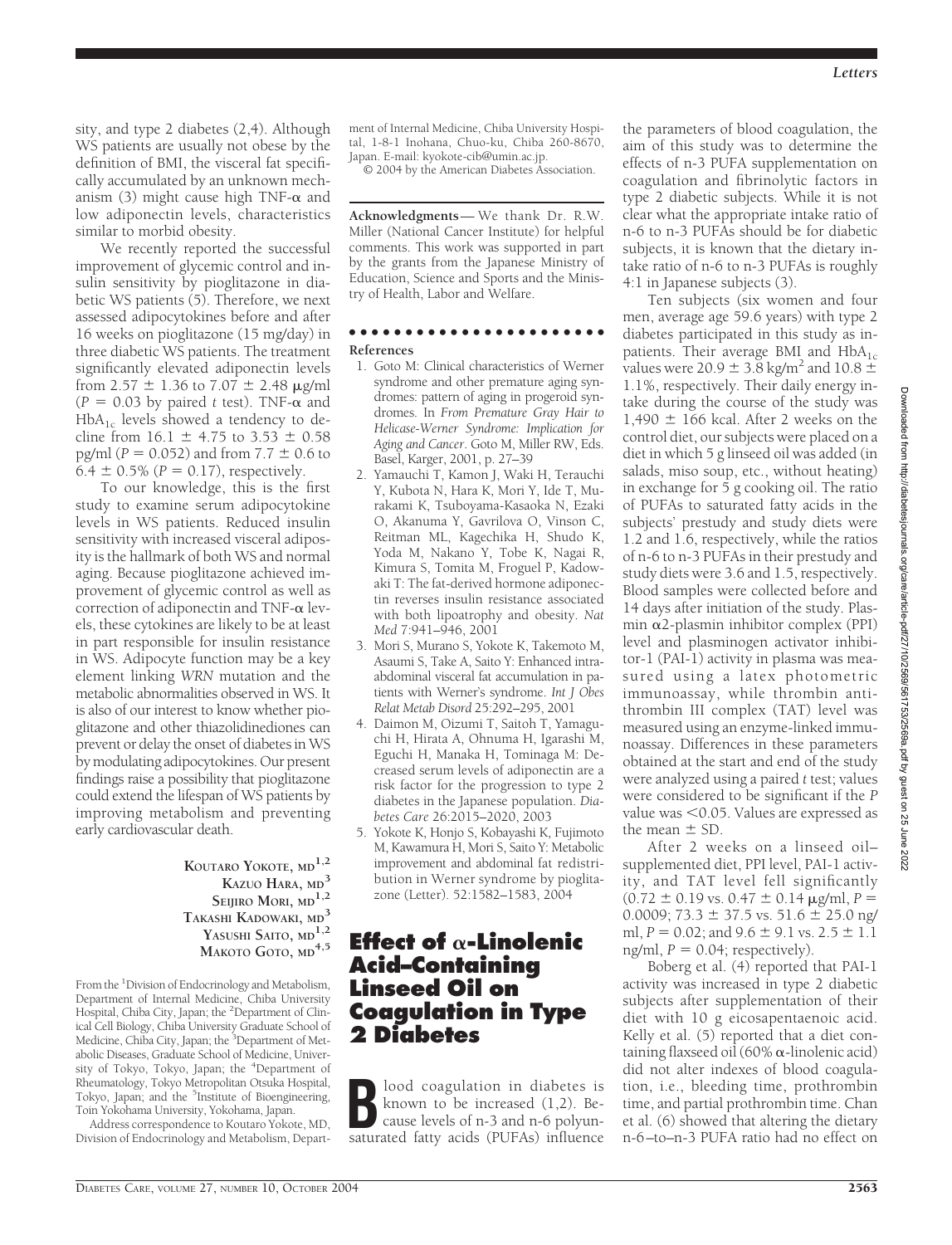### *Letters*

bleeding time. Our results, on the other hand, showed that a diet-induced reduction in the n-6–to–n-3 PUFA ratio affected parameters of blood coagulation and fibrinolysis. Finally, Freese et al. (7) reported that supplemental  $\alpha$ -linolenic acid from vegetable oil and eicosapentaenoic and docosahexaenic acids from a marine source had similar effects on hemostatic factors. In conclusion, our results showed that PPI level, PAI-1 activity, and TAT level were significantly reduced in type 2 diabetic subjects that had their n-6–to–n-3 PUFA ratio lowered by dietary means.

### **NORIAKI TOHGI, MD**

From the Department of Endocrinology and Metabolism, Kurume University School of Medicine, Kurume, Japan.

Address correspondence to Noriaki Tohgi, MD, Midori Hospital 359-1 Yuu-chou Kuga-gun, Yamaguchi 740-1404, Japan. E-mail: tohgi@ nanwakai.jp.

© 2004 by the American Diabetes Association.

●●●●●●●●●●●●●●●●●●●●●●●

#### **References**

- 1. Szirtes M: Platelet aggregation in diabetes mellitus. *Adv Cardiol* 4:179–186, 1970
- 2. Jones DB, Haitas B, Bown EG, Carter RD, Barker K, Jelfs R, Turner C, Mann JI, Prescott RJ: Platelet aggregation in noninsulin-dependent diabetes is associated with platelet fatty acids. *Diabet Med* 3:52–55, 1986
- 3. Hirahara F: *J Lipid Nutr* 4:73–82, 1995
- 4. Boberg M, Pollare T, Siegbahn A, Vessby B: Supplementation with n-3 fatty acids reduces triglycerides but increases PAI-1 in non-insulin-dependent diabetes mellitus. *Eur J Clin I* 22:645–650, 1992
- 5. Kelly DS, Nelson JG, Love JE, Branch LB, Taylor PC, Schmidt PC, Mackey BE, Iacono JM: Dietary alpha-linolenic acid alters tissue fatty acid composition, but not blood lipids, lipoproteins or coagulation status in humans. *Lipids* 28:533–537, 1993
- 6. Chan JK, Mcdonald BE, Gerrard JM, Bruce VM, Weaver BJ, Holub BJ: Effect of dietary alpha-linolenic acid and its ratio to linoleic acid on platelet and plasma fatty acids and thrombogenesis. *Lipids* 28:811– 817, 1993
- 7. Freese R, Mutanen M: Alpha-linolenic acid and marine long-chain n-3 fatty acids differ only slightly in their effects on hemostatic factors in healthy subjects. *Am J Clin Nutr* 66:591–598, 1997

# COMMENTS AND RESPONSES

**Use of Arterial Transfer Functions for the Derivation of Central Aortic Waveform Characteristics in Subjects With Type 2 Diabetes and Cardiovascular Disease**

Response to Hope et al.

e read with interest the recent ar-<br>ticle by Hope et al. (1) concern-<br>ing the noninvasive estimation of<br>central aortic pressure waveforms in subticle by Hope et al. (1) concerning the noninvasive estimation of central aortic pressure waveforms in subjects with type 2 diabetes. We entirely agree with their view that aortic rather than brachial artery pressure is likely to be of greater prognostic value, as are indexes such as aortic augmentation index. We would also agree that the data presented in the article clearly indicate that there was a substantial difference between invasively measured and derived aortic systolic pressure. However, the authors' conclusions seem overstated and may be misinterpreted by nonspecialist readers. The transfer function used by Hope et al. is actually their own and not that which is used in the "commercial devices" that they refer to in their introduction. Indeed, they offer no data to suggest that other transfer functions are unreliable in subjects with diabetes. Therefore, all that Hope et al. can actually conclude is that their own generalized transfer function is unreliable in subjects with diabetes. Thus, other investigators may be better off using "commercial devices" rather than the seemingly discredited transfer function of Hope et al.

#### **IAN B. WILKINSON, DM, MA, MRCP CARMEL MCENIERY, BSC, PHD**

From the Clinical Pharmacology Unit, Addenbrooke's Hospital, Cambridge, U.K.

Address correspondence to Dr. Ian B. Wilkinson,

Addenbrooke's Hospital, Hills Road, CB2 2QQ Cambridge, U.K. E-mail: ibw20@cam.ac.uk. © 2004 by the American Diabetes Association.

### ●●●●●●●●●●●●●●●●●●●●●●●

#### **References**

1. Hope SA, Meredith IT, Tay DB, Cameron JD: Use of arterial transfer functions for the derivation of central aortic waveform characteristics in subjects with type 2 diabetes and cardiovascular disease. *Diabetes Care* 27:746–751, 2004

## **Use of Arterial Transfer Functions for the Derivation of Central Aortic Waveform Characteristics in Subjects With Type 2 Diabetes and Cardiovascular Disease**

### Response to Hope et al.

n a recent editorial, Mather and Lewanczuk (1) describe the potential value of a generalized transfer function to synthesize the ascending aortic pressure wave n a recent editorial, Mather and Lewanczuk (1) describe the potential value of a generalized transfer function to synthefrom the radial pressure waveform, as recorded indirectly by applanation tonometry. The Food and Drug Administration (FDA) had previously accepted validity under different conditions of a generalized transfer function used in a commercial device: "The SphygmoCor SCOR-Px can calculate the calibrated ascending aortic pressure waveform using the radial artery pressure waveform recorded noninvasively from a radial artery tonometer and a brachial cuff measurement"(2). On the basis of an accompanying article by Hope et al. (3) in*Diabetes Care*, editorialists expressed concern regarding whether such an approach was applicable in diabetic subjects.

There are serious flaws in the report of Hope et al. (3) Their transfer function is different from that accepted by the FDA (2) and had been determined from use of conventional fluid-filled manometer systems of an unknown frequency response. From their original dataset (4), they had opined that different transfer functions were necessary to characterize the vascu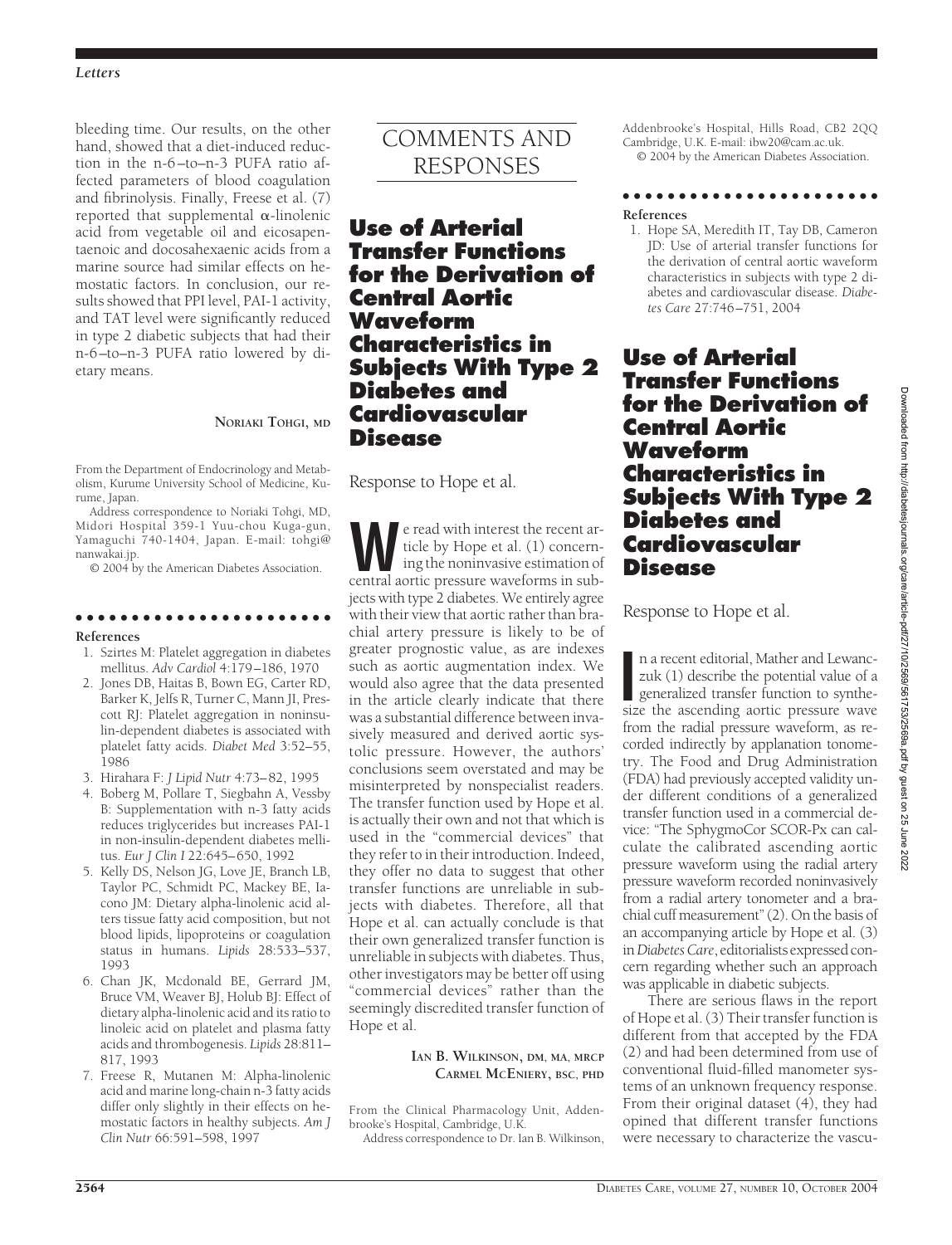lar properties of men and women and, subsequently from the same dataset (5), that their transfer function was unreliable for calculating the aortic augmentation index and other features of the synthesized aortic pressure wave. In their article, Hope et al. developed a "diabetesspecific" transfer function and showed that this could accurately generate the aortic from the radial pressure waveform. The problem with such an approach is that the same data used to validate were also used to generate the transfer function.

Other investigators (6) have found the approach used by Hope et al. to be problematic, but these issues are not taken into consideration. Other problems are also apparent. The "representative" (sic) synthesized aortic and measured aortic pressure values in their Fig. 1*B* show no evidence of the substantial (8 mmHg) diastolic pressure offset noted in Table 2. The method used for calibration (assuming mean and diastolic pressure are equal [4,7]) cannot give a diastolic pressure offset of 8 mmHg. In the system approved by the FDA, the difference was  $1$  mmHg  $(8)$ . There are serious inconsistencies with other data published by the same authors (9); the time to inflection (144–163 ms) (their Table 2) is far higher than that described for the carotid artery (mean 81 ms), while the aortic augmentation index is much lower (13.1– 21.3%) rather than higher than in the carotid  $(34 \pm 13\%)$ .

Hope et al. (3) concluded that the use of their nondiabetic transfer function was inaccurate in generating aortic systolic and diastolic pressures in diabetic subjects. However, when the nondiabetic transfer function was used to calculate pulse pressure, as in the system approved by the FDA (2) (without the unexplained diastolic pressure offset), it was actually more accurate in diabetic (mean error 2 mmHg) than in nondiabetic (mean error 6 mmHg in Table 2) subjects.

These points cast doubt over previous publications from this group (4–6). Their transfer function differs markedly from that described by others (6) and those accepted by the FDA at frequencies above 3 Hz, which determines features of the pressure waveforms such as the aortic augmentation index (7).

The validity of the FDA-approved system is supported by studies of changes in heart rate and rhythm (8) and in arterial pressure during Valsalva maneuver (7)

and with vasodilator challenge (8). It is also endorsed by modeling studies that have simulated changes in vascular properties in diabetic subjects (10). We believe that editorialists and readers of *Diabetes Care* can be reassured that no "diabetesspecific" (3) or "gender-specific" (4) transfer function is required to generate aortic pressure from the radial pressure waveform. An appropriately validated and approved generalized transfer function, however, is required.

### **ALBERTO P. AVOLIO, PHD<sup>1</sup> JOHN R. COCKCROFT**, BSC, MB<sup>2</sup> **MICHAEL F. O'ROURKE, MD, DSC<sup>3</sup>**

From the <sup>1</sup>Graduate School of Biomedical Engineering, University of New South Wales, Sydney, Australia; the <sup>2</sup> Wales Heart Research Unit, College of Medicine, University Hospital, University of Wales, Cardiff, U.K.; and the <sup>3</sup>St. Vincent's Clinic, University of New South Wales, Sydney, Australia.

Address correspondence to Dr. Michael F. O'Rourke, Suite 810, St. Vincent's Clinic, 438 Victoria St., Darlinghurst, New South Wales 2010, Australia. E-mail: m.orourke@unsw.edu.au.

A.P.A. has received honoraria from, is a consultant for, and is a member of the advisory panel of Atcor Medical. M.F.O. is a founder and director of Atcor Medical and has received consulting fees from Atcor Medical, Philips, Pfizer, Lilly, and Servier.

© 2004 by the American Diabetes Association.

### ●●●●●●●●●●●●●●●●●●●●●●●

#### **References**

- 1. Mather K, Lewanczuk R: Measurement of arterial stiffness in diabetes: a cautionary tale (Editorial). *Diabetes Care* 831–833, 2004
- 2. Food and Drug Administration: *510K Summary for SphygmoCor Px Regulation No. 21CFR870,1110 (K012487).* Rockville, MD, Food and Drug Administration, Department of Health and Human Services, 2002
- 3. Hope SA, Tay DB, Meredith IT, Cameron JD: Use of arterial transfer functions for the derivation of central aortic waveform characteristics in subjects with type 2 diabetes and cardiovascular disease. *Diabetes Care* 27:746–751, 2004
- 4. Hope SA, Tay DB, Meredith IT, Cameron JD: Comparison of generalized and genderspecific transfer functions for the derivation of aortic waveforms. *Am J Physiol Heart Circ Physiol* 283:H1150–H1156, 2002
- 5. Hope SA, Tay DB, Meredith IT, Cameron JD: Use of arterial transfer functions for the derivation of aortic waveform characteristics. *J Hypertens* 21:1299–1305, 2003
- 6. O'Rourke MF, Kim M, Adji A, Nichols WW, Avolio A: Use of arterial transfer function for the derivation of aortic waveform characteristics. *J Hypertens* 22:431–432, 2004
- 7. Chen CH, Nevo E, Fetics B, Pak PH, Yin

FC, Maughan WL, Kass DA: Estimation of central aortic pressure waveform by mathematical transformation of radial tonometry pressure: validation of generalized transfer function. *Circulation* 95: 1827–1836, 1997

- 8. Pauca A, O'Rourke M, Kon N: Prospective evaluation of a method for estimating ascending aortic pressure from the radial artery pressure waveform. *Hypertension* 38: 932–937, 2001
- 9. Gatzka CD, Cameron JD, Dart AM, Berry KL, Kingwell BA, Dewar EM, Reid CM, Jennings GL: Correction of carotid augmentation index for heart rate in elderly essential hypertensives: ANBP2 Investigators: Australian Comparative Outcome Trial of Angiotensin-Converting Enzyme Inhibitor- and Diuretic-Based Treatment of Hypertension in the Elderly. *Am J Hypertens* 14:573–577, 2001
- 10. Karamanoglu M, Gallagher DE, Avolio AP, O'Rourke MF: Pressure wave propagation in a multibranched model of the human upper limb. *Am J Physiol* 269: H1363–H1369, 1995

# **Use of Arterial Transfer Functions for the Derivation of Central Aortic Waveform Characteristics in Subjects With Type 2 Diabetes and Cardiovascular Disease**

Response to Wilkinson and McEniery and Avolio, Cockcroft, and O'Rourke

**We refer to the letters of Wilkinson**<br>and McEniery (1) and Avolio,<br>Cockcroft, and O'Rourke (2). In and McEniery (1) and Avolio, Cockcroft, and O'Rourke (2). In our article, we make it abundantly clear that all results, including the transfer function utilized, were generated from data obtained in our laboratory (3). As the above correspondents note, we have previously reported at length in peerreviewed literature how this is implemented by our group  $(4-9)$ .

There is no published data to support the contention that any transfer function performs adequately in subjects with diabe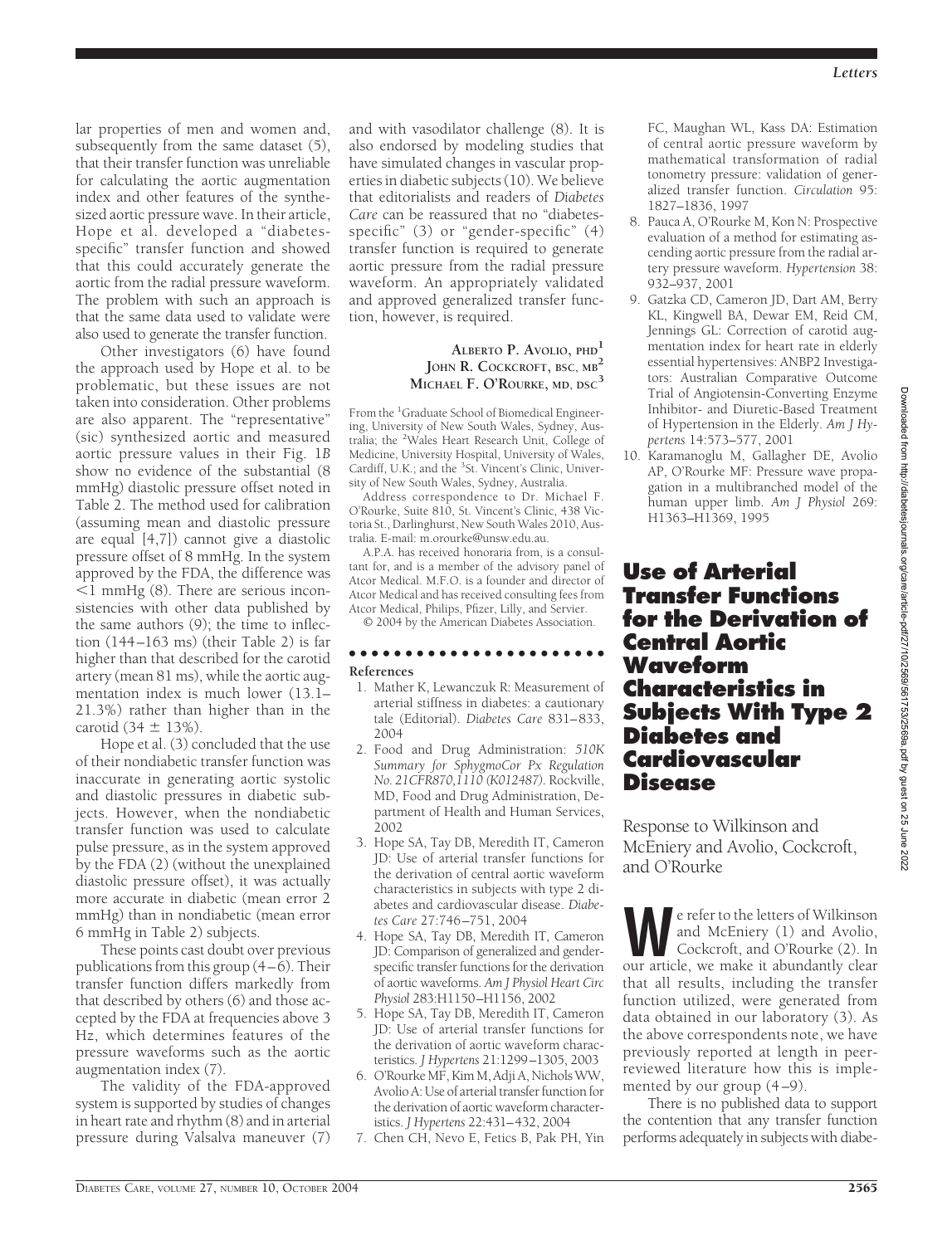tes (10–13). This issue has not been addressed in the literature by enthusiasts of the technique, yet it is of crucial importance if the technique is to be used in clinical practice.

Wilkinson and McEniery (1) make the entirely unsupported suggestion that, on the basis of our results, "investigators may be better off using 'commercial devices.'" We note that both groups of correspondents are prolific users of a particular commercial device and therefore presumably consider themselves "better off" (14– 24). We would caution them and others against this leap of faith. While they may not consider our data to support the use of arterial transfer functions in general, there are no data from any source suggesting that any transfer function is able to perform better or that our data might not reflect the maximum achievable accuracy of a "generalized" arterial transfer function. We therefore strongly urge all potential users, especially the "nonspecialist readers" of such concern to Wilkinson and McEniery, to carefully evaluate the proven accuracy and validity of such techniques in the specific population and application of their interest (25).

Avolio, Cockcroft, and O'Rourke (2) opine that "an appropriately validated and approved generalized transfer function, however, is required." The implication in this opinion, with which we agree, is that no such entity exists. Whether our results are indicative of the fundamental accuracy of a generalized arterial transfer function can only be disputed when appropriate and comparable data are available concerning other proposed transfer function techniques, commercially available or not. Unfortunately, such data can only be provided by those with access to and specific knowledge of the individual implementation, and we would strongly request that those groups, which presumably include the current correspondents, provide such data. Users could then move away from the "blackbox" approach with some confidence regarding the likely accuracy for their application, whether it be simple central pulse pressure or more sophisticated waveform analysis. Until such data are available, we cannot share Avolio, Cockcroft, and O'Rourke's optimistic belief (no evidence supplied) that "editorialists and readers of *Diabetes Care* can be reassured that no 'diabetes-specific' or 'gender-specific' transfer function, however, is required."

As might be predicted, enthusiasts of the technique do not like our findings.

However, the mature scientific response is to disprove a hypothesis rather than assign discredit (2). We therefore suggest that such enthusiasts provide robust data in support of oft-stated beliefs; in the absence of credible data we argue against an "ignorance is bliss" approach.

### **SARAH A. HOPE, MBCHB<sup>1</sup> DAVID B. TAY, BE, PHD<sup>2</sup> IAN T. MEREDITH, MBBS, PHD<sup>1</sup> JAMES D. CAMERON, MBBS, MD<sup>1</sup>**

From the <sup>1</sup>Cardiovascular Research Centre, Monash Medical Centre, Monash University, Melbourne, Australia; and <sup>2</sup> Department of Electronic Engineering, La Trobe University, Melbourne, Australia.

Address correspondence to Sarah A. Hope, MBChB, Cardiovascular Research Centre, Monash Medical Centre, 246 Clayton Rd., Clayton, Victoria 3168, Australia. E-mail: sarah.hope@med.monash. edu.au.

© 2004 by the American Diabetes Association.

#### ●●●●●●●●●●●●●●●●●●●●●●●

#### **References**

- 1. Wilkinson IB, McEniery CM: Use of arterial transfer functions for the derivation of central aortic waveform characteristics in subjects with type 2 diabetes and cardiovascular disease (Letter).*Diabetes Care* 27: 2564, 2004
- 2. Avolio AP, Cockcroft JR, O'Rourke MF: Use of arterial transfer functions for the derivation of central aortic waveform characteristics in subjects with type 2 diabetes and cardiovascular disease (Letter). *Diabetes Care* 27:2564–2565, 2004
- 3. Hope SA, Meredith IT, Tay DB, Cameron JD: Use of arterial transfer functions for the derivation of central aortic waveform characteristics in subjects with type 2 diabetes and cardiovascular disease*. Diabetes Care* 27:746–751, 2004
- 4. Hope SA, Meredith IT, Cameron JD: Reliability of transfer functions in determining central pulse pressure and augmentation index*. J Am Coll Cardiol* 40: 1196, 2002 [author reply 40:1196–1197, 2002]
- 5. Hope SA, Tay DB, Meredith IT, Cameron JD: Comparison of generalized and gender-specific transfer functions for the derivation of aortic waveforms. *Am J Physiol Heart Circ Physiol* 283:H1150–H1156, 2002
- 6. Hope SA, Tay DB, Meredith IT, Cameron JD: Use of arterial transfer functions for the derivation of aortic waveform characteristics (Letter)*. J Hypertens* 21:2197– 2199, 2003
- 7. Hope SA, Tay DB, Meredith IT, Cameron JD: Use of arterial transfer functions for the derivation of aortic waveform characteristics*. J Hypertens* 21:1299–1305, 2003
- 8. Hope SA, Meredith IT, Cameron JD: Effect of non-invasive calibration of radial waveforms on error in transfer functionderived central aortic waveform characteristics*. Clin Sci* (*Lond*) 107:205–211, 2004
- 9. Hope SA, Tay DB, Meredith IT, Cameron JD: Use of arterial transfer functions for the derivation of aortic waveform characteristics (Letter)*. J Hypertens* 22:433–434, 2004
- 10. Lehmann ED: Cited "validation" references for the SphygmoCor device. *Kidney Int* 59:1597–1598, 2001
- 11. Lehmann ED: Citation of "validation" references for sphygmocor-based estimates of central aortic blood pressure*. J Clin Endocrinol Metab* 86:1844–1845, 2001
- 12. Lehmann ED: Where is the evidence that radial artery tonometry can be used to accurately and noninvasively predict central aortic blood pressure in patients with diabetes? *Diabetes Care* 23:869–871, 2000
- 13. Lehmann ED: Regarding the accuracy of generalized transfer functions for estimating central aortic blood pressure when calibrated non-invasively. *J Hypertens* 18: 347–349, 2000 [author reply 18:349– 350, 2000]
- 14. Wilkinson IB, Fuchs SA, Jansen IM, Spratt JC, Murray GD, Cockcroft JR, Webb DJ: Reproducibility of pulse wave velocity and augmentation index measured by pulse wave analysis*. J Hypertens* 16:2079– 2084, 1998
- 15. Wilkinson IB, MacCallum H, Rooijmans DF, Murray GD, Cockcroft JR, McKnight JA, Webb DJ: Increased augmentation index and systolic stress in type 1 diabetes mellitus. *QJM* 93:441–448, 2000
- 16. Wilkinson IB, MacCallum H, Flint L, Cockcroft JR, Newby DE, Webb DJ: The influence of heart rate on augmentation index and central arterial pressure in humans*. J Physiol* 525:263–270, 2000
- 17. Wilkinson IB, Franklin SS, Hall IR, Tyrrell S, Cockcroft JR: Pressure amplification explains why pulse pressure is unrelated to risk in young subjects*. Hypertension* 38: 1461–1466, 2001
- 18. Wilkinson IB, MacCallum H, Hupperetz PC, van Thoor CJ, Cockcroft JR, Webb DJ: Changes in the derived central pressure waveform and pulse pressure in response to angiotensin II and noradrenaline in man*. J Physiol* 530:541–550, 2001
- 19. Wilkinson IB, Prasad K, Hall IR, Thomas A, MacCallum H, Webb DJ, Frenneaux MP, Cockcroft JR: Increased central pulse pressure and augmentation index in subjects with hypercholesterolemia. *J Am Coll Cardiol* 39:1005–1011, 2002
- 20. Wilkinson IB, Mohammad NH, Tyrrell S, Hall IR, Webb DJ, Paul VE, Levy T, Cockcroft JR: Heart rate dependency of pulse pressure amplification and arterial stiff-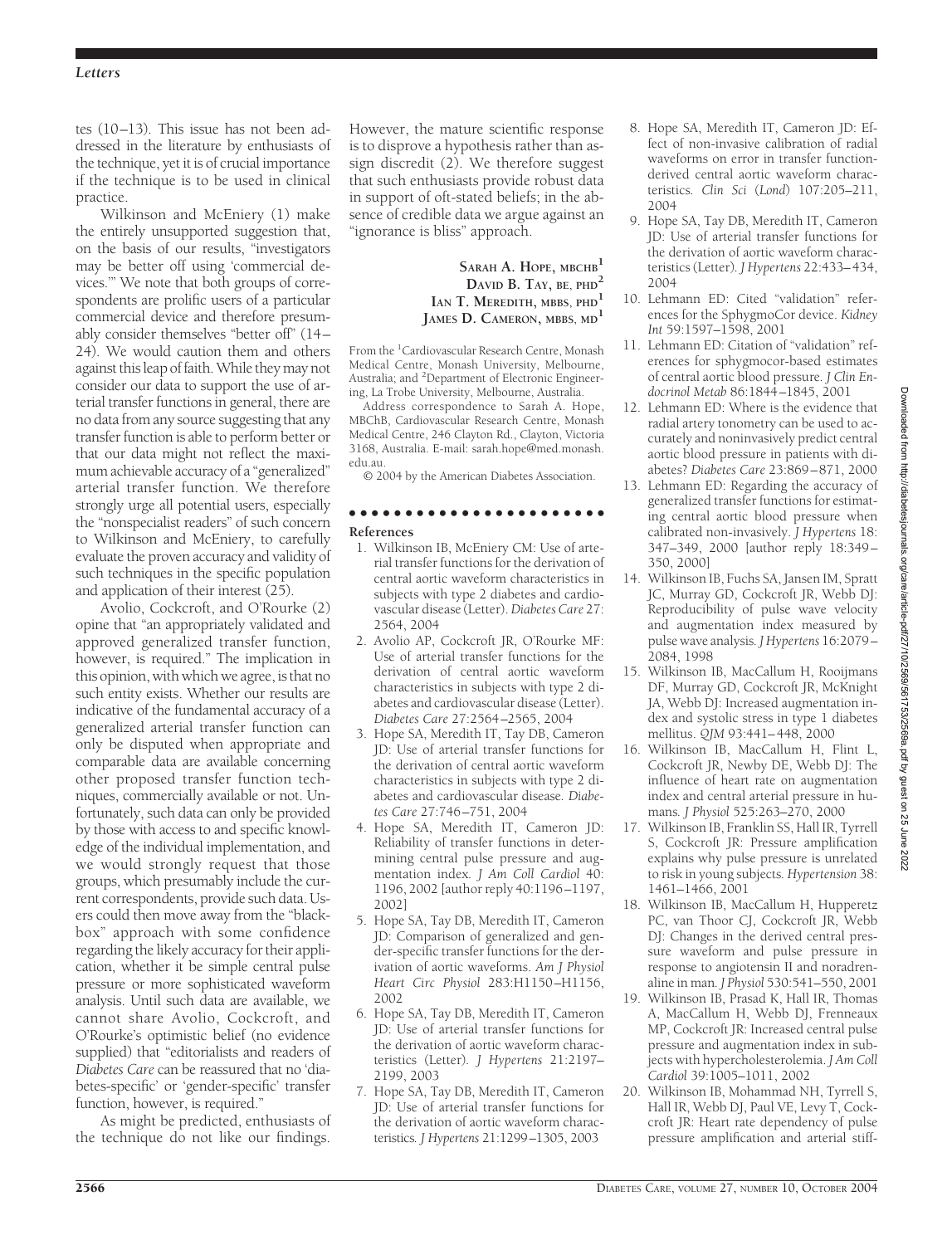ness*. Am J Hypertens* 15:24–30, 2002

- 21. Wilkinson IB, Hall IR, MacCallum H, Mackenzie IS, McEniery CM, van der Arend BJ, Shu YE, MacKay LS, Webb DJ, Cockcroft JR: Pulse-wave analysis: clinical evaluation of a noninvasive, widely applicable method for assessing endothelial function. *Arterioscler Thromb Vasc Biol* 22: 147–152, 2002
- 22. Weber T, Auer J, O'Rourke MF, Kvas E, Lassnig E, Berent R, Eber B: Arterial stiffness, wave reflections, and the risk of coronary artery disease*. Circulation* 109:184– 189, 2004
- 23. Vlachopoulos C, Alexopoulos N, Panagiotakos D, O'Rourke MF, Stefanadis C: Cigar smoking has an acute detrimental effect on arterial stiffness*. Am J Hypertens* 17:299–303, 2004
- 24. Vlachopoulos C, Hirata K, O'Rourke MF: Effect of caffeine on aortic elastic properties and wave reflection*. J Hypertens* 21: 563–570, 2003
- 25. Cloud GC, Rajkumar C, Kooner J, Cooke J, Bulpitt CJ: Estimation of central aortic pressure by SphygmoCor requires intraarterial peripheral pressures*. Clin Sci* (*Lond*) 105:219–225, 2003

### **Use of Arterial Transfer Functions for the Derivation of Central Aortic Waveform Characteristics in Subjects With Type 2 Diabetes and Cardiovascular Disease**

Response to Avolio, Cockcroft, and O'Rourke

volio, Cockcroft, and O'Rourke (1)<br>
the approach taken by Hope et al.<br>
(2) in generating and validating an arterial raise some valid concerns regarding (2) in generating and validating an arterial transfer function in subjects with diabetes. The rigorous evaluation and validation process, which undoubtedly supported the Food and Drug Administration approval of the SphygmoCor SCOR-Px device, could be used as a model for parallel evaluations in specific populations of interest. Despite these authors' assurances of universal applicability, however, given the profound effects of

diabetes on all dimensions of the vascular tree, it does seem reasonable to specifically test whether generalized transfer functions are valid in subjects with diabetes. The manuscript by Hope et al. was of value in that it raises questions about the validity of this tool in this setting. We are in full agreement with Avolio, Cockcroft, and O'Rourke that appropriate validation of the generalized transfer function in subjects with diabetes is required before the use of this tool in research or clinical applications can be advocated.

#### **KIEREN MATHER, MD, FRCPC<sup>1</sup> RICHARD LEWANCZUK, MD, PHD, FRCPC<sup>2</sup>**

From the <sup>1</sup>Division of Endocrinology & Metabolism, Indiana University School of Medicine, Indianapolis, Indiana; and the <sup>2</sup> Division of Endocrinology & Metabolism, University of Alberta, Alberta, Canada.

Address correspondence to Kieren Mather, MD, FRCPC, Indiana University School of Medicine, Division of Endocrinology & Metabolism, 975 West Walnut St., IB424, Indianapolis, IN 46202. E-mail: kmather@iupui.edu.

© 2004 by the American Diabetes Association.

#### ●●●●●●●●●●●●●●●●●●●●●●● **References**

- 1. Avolio AP, Cockcroft JR, O'Rourke MF: Use of arterial transfer functions for the derivation of central aortic waveform characteristics in subjects with type 2 diabetes and cardiovascular disease (Letter). *Diabetes Care* 27:2564–2565, 2004
- 2. Hope SA, Meredith IT, Tay DB, Cameron JD: Use of arterial transfer functions for the derivation of central aortic waveform characteristics in subjects with type 2 diabetes and cardiovascular disease. *Diabetes Care* 27:746–751, 2004

### **Insulin Detemir Offers Improved Glycemic Control Compared With NPH Insulin in People With Type 1 Diabetes**

Response to Home et al.

The article by Home et al. (1) in the May issue of *Diabetes Care* prompted us to respond and comment on the current practice of reporting on clini- $\blacksquare$  he article by Home et al. (1) in the May issue of *Diabetes Care* prompted us to respond and comment on cal trials when insulin analogs are concerned. While a cure for type 1 diabetes has not yet been achieved, comprehensive, multidisciplinary treatment strategies have lead the way to offer patients and their families a near-normal life and affected children a near-normal life expectancy. Multiple injections, insulin pump therapy, and frequent blood glucose measurements have provided the basis for better quality of life and good metabolic control in people with type 1 diabetes. However, the value of insulin analogs is still in question (2). There is no doubt that industry has invested vast resources to develop new insulin types for safety and efficacy reasons. However, at present, there is no doubt that insulin analogs are more expensive, and in view of the rising tide of financial problems in healthcare systems globally, this in itself can potentially pose an additional threat to the free availability and affordability of insulin treatments for patients with type 1 diabetes worldwide. The Diabetes Control and Complications Trial (DCCT) research group showed the importance of strict metabolic control for the delay and/or prevention of diabetes complications  $(3,4)$ . The indiscriminate use of terms such as "conventional" and "intensified" insulin treatment has been abandoned, and "simplified" therapies should not be recommended (4). Pre- or even postprandial administration of rapidacting insulin analogs, especially in very young children, has been reported by some authors (5) to be safe and even advantageous. Multiple injection regimens allow greater freedom in daily routines and are therefore clearly the standard of insulin-replacement therapy. However, reports on the advantages of insulin analog therapy have very often been published only in abstract form and as supplements to company-organized meetings (1).

In their original article, Home et al. included an example of another misleading way of reporting on insulin analog treatment and its alleged advantages; their investigations were setup mainly to study safety and suitability issues. In the title, and in some key passages of the article, it is suggested that the insulin analog was superior in terms of achieving glycemic control and reducing hypoglycemic episodes when compared with NPH insulin. The data from their article, however, do not support this over-optimistic view and clearly show that  $HbA_{1c}$  levels for each of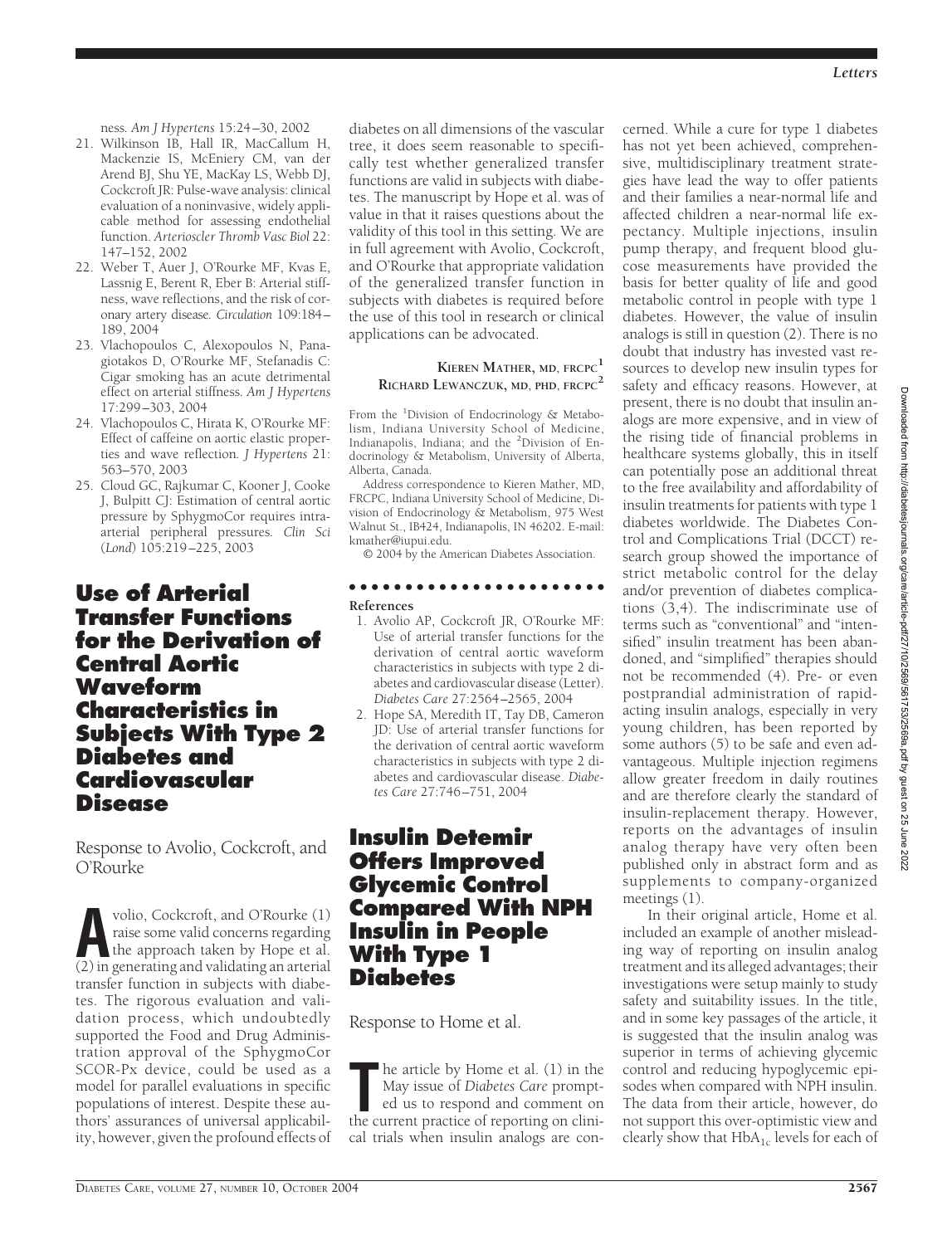the detemir groups were not different from those of the NPH group. In addition, and probably most importantly, the reduction of hypoglycemic episodes so enthusiastically reported was seen exclusively for "minor events," specifically during the night, while "major" hypoglycemic events were not reduced or eventually even greater in their  $\text{IDet}_{\text{mom } + \text{ bed}}$ group when compared with their NPH group. While we do not suggest that Home et al. have failed to carry out a useful and carefully executed study, we very much regret to see that the interpretation of their data is far from careful and not at all balanced. Since co-authors have industry affiliations and their interpretations may naturally reflect company interests. However, such reports as the article by Home et al. influence clinical decision making in daily practice and are based on individual beliefs and personal interests rather than on solid data when it comes to conclusions and decision making. A much more responsible attitude and more careful interpretation of data is clearly warranted and should guide clinical scientists when interpreting their data and writing articles for reputable peerreviewed journals. As such, wording and biased phrasing in scientific papers is often more powerful than the actual data and scientific work. The scientific community should therefore behave responsibly when writing the results from clinical trials in order to not tarnish its reputation and most importantly to not lead the public and ultimately the patient to untimely and probably incorrect conclusions.

#### **WIELAND KIESS, MD KLEMENS RAILE, MD ANGELA GALLER, MD THOMAS KAPELLEN, MD**

From the Hospital for Children and Adolescents, Medical Faculty, University of Leipzig, Leipzig, Germany.

Address correspondence to Prof. Dr. Wieland Kiess, Hospital for Children and Adolescents, University of Leipzig, Oststr. 21-25, D-04317 Leipzig, Germany. E-mail: kiw@medizin.uni-leipzig.de.

The authors of the original article did not wish to respond to this letter.

© 2004 by the American Diabetes Association.

#### ●●●●●●●●●●●●●●●●●●●●●●● **References**

1. Home P, Bartley P, Russel-Jones D, Hanaire-Broutin H, Heeg J-E, Abrams P, Landin-Olsson M, Hylleberg B, Lang H, Draeger E, the Study to Evaluate the Administration of Detemir Insulin Efficacy, Safety and Suitability study group: Insulin detemir offers improved glycemic control compared with NPH insulin in people with type 1 diabetes. *Diabetes Care* 27: 1081–1087, 2004

- 2. Siebenhofer A, Plank J, Berghold A, Narath M, Gfrerer R, Pieber T: Short acting insulin analogs versus regular human insulin in patients with diabetes mellitus. Cochrane Database Syst Rev 2: CD003287, 2004
- 3. The Diabetes Control and Complications Trial research group: the effect of intensive treatment of diabetes on the development and progression of long-term complications in insulin-dependent diabetes mellitus.*N Engl J Med* 329:977–986, 1993
- 4. Atkinson MA, Eisenbarth GS: Type 1 diabetes: new perspectives on disease pathogenesis and treatment. *Lancet* 358:221– 229, 2001
- 5. Danne T, Aman J, Schober E, Deiss D, Jacobsen JL, Friberg HH, Jensen LH, the ANA 1200 study group: A comparison of postprandial and preprandial administration of insulin aspart in children and adolescents with type 1 diabetes. *Diabetes Care* 26:2359–2364, 2003

### **Global Prevalence of Diabetes: Estimates for the Year 2000 and Projections for 2030**

Response to Wild et al.

**G**lobal diabetes prevalence estimates<br>for adults in 2000, which were de-<br>rived from population-based data<br>using oral glucose tolerance tests, were for adults in 2000, which were deusing oral glucose tolerance tests, were recently reported by Wild et al. (1). Because there are few OGTT-based data in the European region, estimates from a regional study carried out in the Netherlands were applied to 13 other countries, including Germany (2). For Germany, a prevalence of 4.1% was estimated, which corresponds to 2.6 million people with diabetes in 2000 (1).

In the German National Health Interview and Examination Survey in 1998, prevalence of known diabetes (selfreported) was assessed in a representative sample (aged 18–79 years) (3). Furthermore, from 1999 to 2001, glucose tolerance tests were carried out in the population-based KORA Survey 2000 (Augsburg, Germany) among 1,353 subjects aged 55–74 years (4). Both provided higher age- and sex-specific prevalence estimates than the Dutch study (2). Thus,  $~\sim$  5% of the adult German population had known diabetes in 1998. In addition, at least in the age-group  $>55$  years, one-half of the total cases were undiagnosed (4). The total diabetes prevalence (diagnosed and undetected cases) in the 55- to 74 year age-group was 16.6% in the KORA Survey  $(4)$ . As the one-for-one ratio for known/undiagnosed case subjects is valid for all age-groups, the total diabetes prevalence in the adult German population in 2000 was  $\sim$ 10%, corresponding to 6.3 million people. Germany should be listed among the 10 countries with the highest estimated number of people with diabetes in the world (1).

Thus, there is a greater diversity of diabetes prevalence in European countries than suggested by Wild et al. There are also differences in known risk factors for type 2 diabetes at the population level in European countries, e.g., the prevalence of obesity in Germany (20%) was almost twofold higher than in the Netherlands (5). Furthermore, the percentage of persons who did not partake in physical activity during their leisure time was higher in Germany (22.6%) than in the Netherlands (14.4%) and other European countries, which may partly explain the wide variation of diabetes prevalence (6).

### **WOLFGANG RATHMANN, MD, MSPH GUIDO GIANI, PHD**

From the Department of Biometrics and Epidemiology, German Diabetes Research Institute, Heinrich Heine University, Düsseldorf, Germany.

Address correspondence to Dr. Wolfgang Rathmann, MD, MSPH, German Diabetes Research Institute, Auf'm Hennekamp 65, D-40225 Düsseldorf, Germany. E-mail: rathmann@ddfi.uniduesseldorf.de.

© 2004 by the American Diabetes Association.

### ●●●●●●●●●●●●●●●●●●●●●●● **References**

- 1. Wild S, Roglic G, Green A, Sicree R, King H: Global prevalence of diabetes: estimates for the year 2000 and projections for 2030. *Diabetes Care* 27:1047–1053, 2004
- 2. Mooy JM, Grootenhuis PA, de Vries H, Valkenburg HA, Bouter LM, Kostense PJ, Heine RJ: Prevalence and determinants of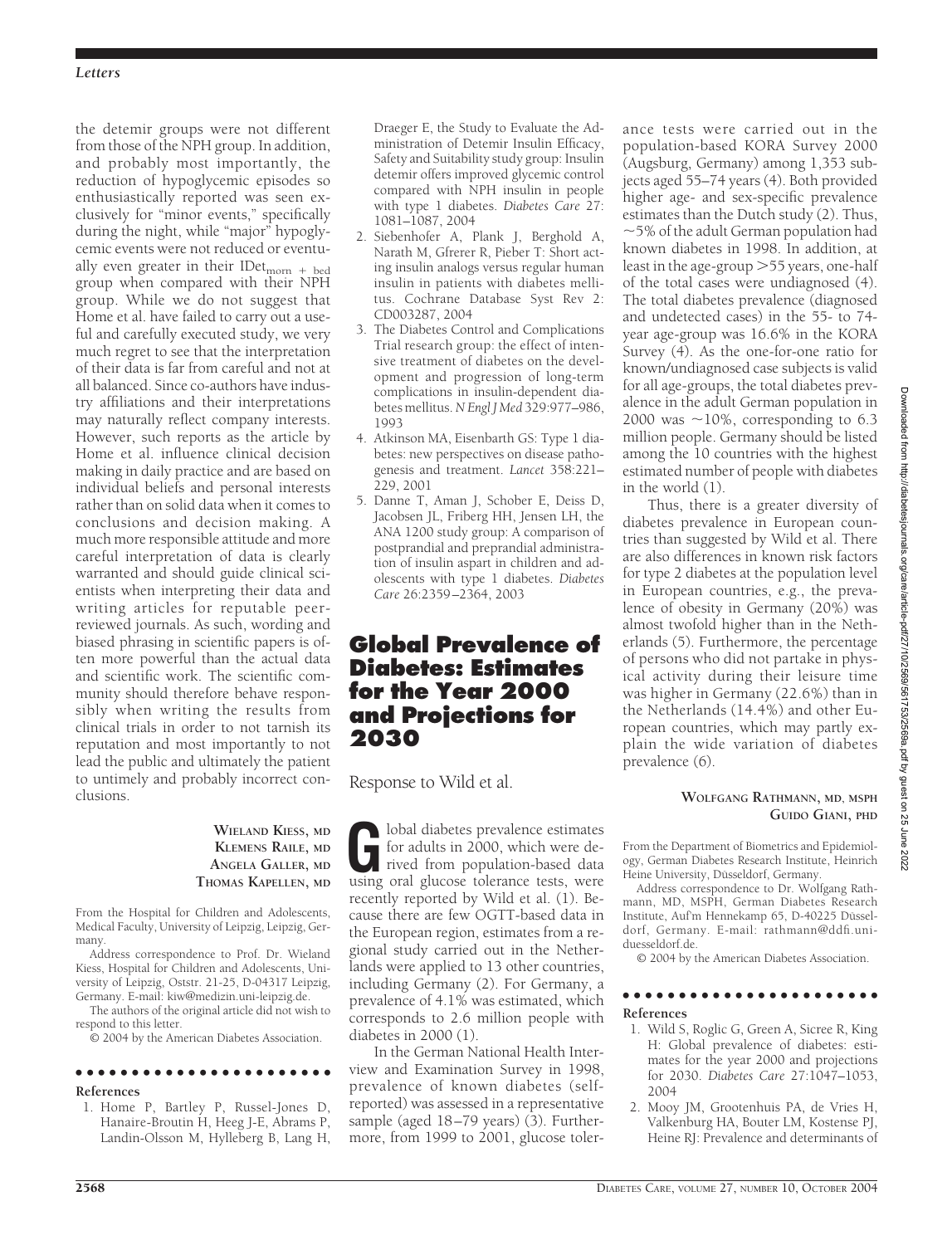glucose intolerance in a Dutch Caucasian population: the Hoorn Study. *Diabetes Care* 18:1270–1273, 1995

- 3. Thefeld W: Prevalence of diabetes mellitus in the adult population in Germany [in German]. *Gesundheitswesen* 61 (Suppl. 2):S85–S89, 1999
- 4. Rathmann W, Haastert B, Icks A, Löwel H, Meisinger C, Holle R, Giani G: High prevalence of undiagnosed diabetes mellitus in southern Germany: target populations for efficient screening: the KORA Survey 2000. *Diabetologia* 46:182–189, 2003
- 5. Seidell JC: Obesity in Europe: scaling an epidemic. *Int J Obes Relat Metab Disord* 19 (Suppl. 3):S1–S4, 1995
- 6. Varo JJ, Martinez-Gonzalez MA, Irala-Estevez J, Kearney J, Gibney M, Martinez JA: Distribution and determinants of sedentary lifestyles in the European Union. *Int J Epidemiol* 32:138–146, 2003

# **Global Prevalence of Diabetes: Estimates for the Year 2000 and Projections for 2030**

Response to Rathman and Giani

**Rathmann and Giani (1) point out**<br>that there is a greater diversity of<br>diabetes prevalence in Europe than<br>suggested by our recent article (2) on the that there is a greater diversity of suggested by our recent article (2) on the global prevalence of diabetes. We agree with this point. Unfortunately, the data from their study (3) in Augsburg, Germany, had not been published when the data for our article were assembled in 2002. As described in the article, we plan to update the estimates of diabetes prevalence and will include the Augsburg data in the next revision.

The global burden of disease study (4) only included studies describing the prevalence of diabetes defined using oral glucose tolerance tests. Prevalence studies based on self-reported diabetes were excluded because, as Rathmann and Giani found,  $\sim$  50% of diabetes in European populations is undiagnosed. (This proportion varies with age, sex, and ethnicity).

We had similar concerns as Rathmann and Giani about applying diabetes prevalence rates from the Netherlands to other European countries, given the higher levels of physical activity and lower prevalence of obesity in the Netherlands compared with many other countries. For example, total diabetes prevalence, as derived from the study in the Netherlands, was lower in middleaged people even when compared with self-reported diabetes prevalence from the Health Survey for England (5). A recent article (6) on the prevalence of known diabetes in eight European countries was published using data from sentinel general practices. The results suggest that the estimated prevalence of 2.7% for both diagnosed and undiagnosed diabetes for both sexes at all ages presented in our article for the Netherlands may be an underestimate, as the estimate for diagnosed diabetes for the Netherlands was  $\sim$ 2.6%. In Belgium, the prevalence of diagnosed diabetes at all ages was higher at  $\sim$ 3.3% than the estimate of 3.1% for both diagnosed and undiagnosed diabetes given in the global prevalence article.

The estimates of diabetes prevalence presented in the global burden article (2) are likely to represent conservative estimates for most regions as a consequence of the inclusion criteria and the need to extrapolate the limited available data, which may not reflect current patterns of diabetes prevalence. Even these conservative estimates have major public health implications. We hope that their publication will provide an incentive for better data collection on diabetes prevalence around the world, ideally as part of diabetes prevention programs.

> **SARAH H. WILD, MBBCHIR, PHD<sup>1</sup> GOJKA ROGLIC, MD<sup>2</sup> ANDERS GREEN, MD, PHD, DRMEDSCI<sup>3</sup> RICHARD SICREE, MBBS, MPH<sup>4</sup> HILARY KING, MD, DSC<sup>2</sup>**

From the <sup>1</sup>Department of Public Health Sciences, University of Edinburgh, Edinburgh, Scotland; the 2 Department of Non-Communicable Diseases, World Health Organization, Geneva, Switzerland; the <sup>3</sup> Department of Epidemiology and Social Medicine, University of Aarhus, Aarhus, Denmark; and the <sup>4</sup>International Diabetes Institute, Caulfield, Australia.

Address correspondence to Dr. Sarah Wild, MBBCHIR, PhD, Department of Public Health Sciences, University of Edinburgh, Teviot Place, Edinburgh EH8 9AG, Scotland. E-mail: sarah.wild@ ed.ac.uk.

© 2004 by the American Diabetes Association.

#### ●●●●●●●●●●●●●●●●●●●●●●● **References**

- 1. Rathmann W, Giani G: Global prevalence of diabetes: estimates for the year 2000 and projections for 2030 (Letter).*Diabetes Care* 27:2568–2569, 2004
- 2. Wild S, Roglic G, Green A, Sicree R, King H: Global prevalence of diabetes: estimates for the year 2000 and projections for 2030. *Diabetes Care* 27:1047–1053, 2004
- 3. Rathmann W, Haastert B, Icks A, Löwel H, Meisinger C, Holle R, Giani G: High prevalence of undiagnosed diabetes mellitus in southern Germany: target populations for efficient screening: the KORA Survey 2000. *Diabetologia* 46:182–189, 2003
- 4. DECODE Study Group: Age- and sexspecific prevalences of diabetes and impaired glucose regulation in 13 European cohorts. *Diabetes Care* 26:61–69, 2003
- 5. Erens B, Primatesta P (Eds.):*Health Survey for England 1998*. London, The Stationery Office, 2000
- 6. Fleming DM, Schellevis FG, Van Casteren V: The prevalence of known diabetes in eight European countries. *Eur J Public Health* 14:10–14, 2004

# **Biological Variation in HbA1c Predicts Risk of Retinopathy and Nephropathy in Type 1 Diabetes**

Response to McCarter et al.

**We** read the article by McCarter et al. (1) with interest. Technically, all nonanalytical variation, irreal. (1) with interest. Technically, spective of its source, is biological variation. Thus, mean blood glucose (MBG) associated changes are included in biological variation. It must also be stressed that all population regression equations have confidence limits that need to be taken into account when comparing values from individuals to the population study mean.

However, such points do not take away from the message of McCarter et al. (1) that non-MBG–related biological variation may be an important prognostic indicator. The real question is how health care professionals are to identify this variation in routine clinical practice. MBG has many problems such as a large variation, which is common when many indepen